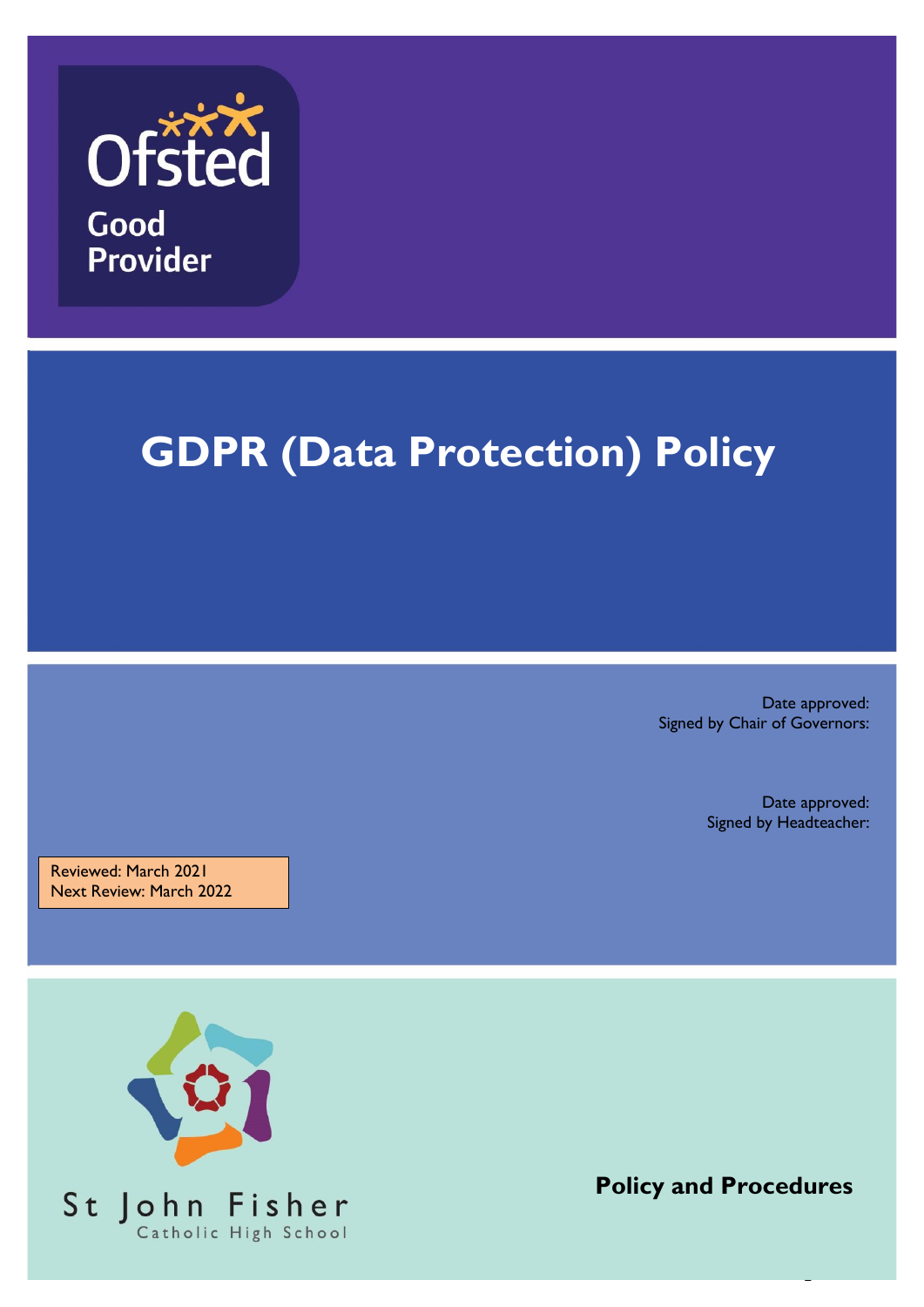#### Contents

| The 7 principles of the Data Protection Act shall be applied to all data processed: 4        |  |
|----------------------------------------------------------------------------------------------|--|
|                                                                                              |  |
|                                                                                              |  |
|                                                                                              |  |
|                                                                                              |  |
|                                                                                              |  |
|                                                                                              |  |
|                                                                                              |  |
|                                                                                              |  |
|                                                                                              |  |
|                                                                                              |  |
|                                                                                              |  |
|                                                                                              |  |
|                                                                                              |  |
|                                                                                              |  |
|                                                                                              |  |
| Risk and impact assessments shall be conducted in accordance with guidance given by the ICO: |  |
|                                                                                              |  |
|                                                                                              |  |
|                                                                                              |  |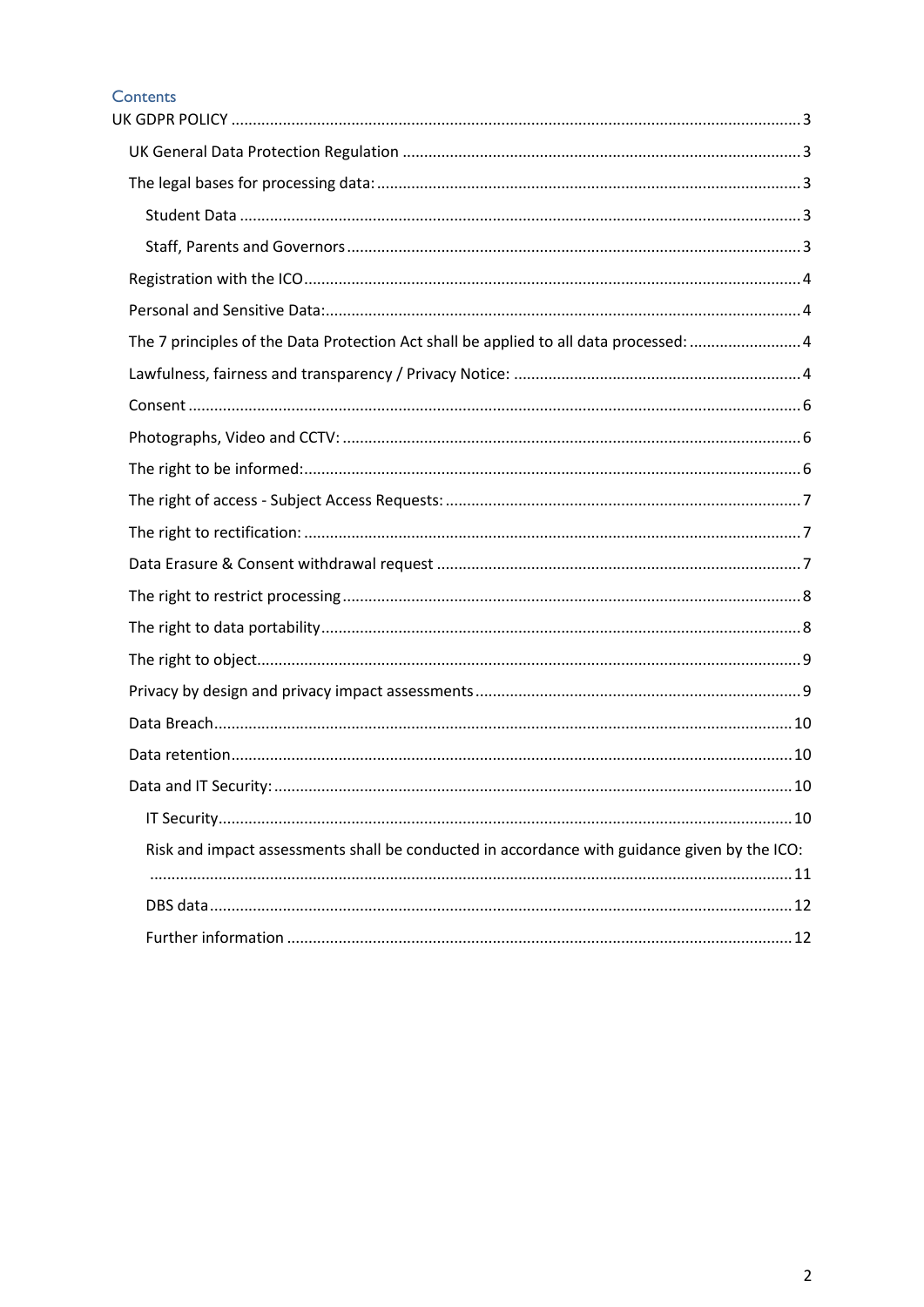## <span id="page-2-0"></span>**UK GDPR POLICY**

*"I have come that they may have life and have it to the full"*

*John Chapter 10*

## <span id="page-2-1"></span>**UK General Data Protection Regulation**

St John Fisher Catholic High School is the data controller for the purposes of the Data Protection Act and General Data Protection Regulations.

We are committed to the protection of all personal and sensitive data for which it holds responsibility as the Data Controller and the handling of such data in line with the data protection principles and the General Data Protection Act that became enforceable 25 May 2018 and has subsequently been updated to the UK GDPR, effective January 31 2020.

<https://www.gov.uk/government/publications/data-protection-law-eu-exit> (Comparison of pre- and post Brexit GDPR Law)

[https://ico.org.uk/for-organisations/guide-to-data-protection/guide-to-the-general-data-protection](https://ico.org.uk/for-organisations/guide-to-data-protection/guide-to-the-general-data-protection-regulation-gdpr/principles/)[regulation-UK GDPR/principles/](https://ico.org.uk/for-organisations/guide-to-data-protection/guide-to-the-general-data-protection-regulation-gdpr/principles/)

Changes to data protection legislation shall be continuesly monitored and implemented in order to remain compliant with changing requirements.

#### <span id="page-2-2"></span>**The legal bases for processing data:**

#### <span id="page-2-3"></span>**Student Data**

A school is considered to be a public body and it is considered to be in the public interest that we operate schools and educate children. Accordingly, for all the common tasks carried out by schools we do not need to ask for the data subject's consent but rather we can use 'public interest' as our legal basis for processing the appropriate personal data including special categories of personal data.

#### <span id="page-2-4"></span>**Staff, Parents and Governors**

We process this information under the Data Protection Act 1998, and according to guidance published by the Information Commissioner's Office and the Department for Education. Under Article 6 of the UK GDPR, the lawful basis for processing school workforce, parents and governors information is to fulfil legal, contractual obligations and other legitimate interests. For data collection purposes (Departmental Censuses) provisions of the Education Act 1996 will be followed. Consent will be requested for specific activities (at the time of activity) where activities require processing of data if deemed suitable.

The school is committed to ensuring that its staff are aware of data protection policies, legal requirements and adequate training is provided.

The UK GDPR requirements stated in this policy and other supporting documents and processes are mandatory for all staff employed by the school and any third parties contracted to provide services within the school.

#### **These documents include, but are not limited to:**

• Student Privacy Notice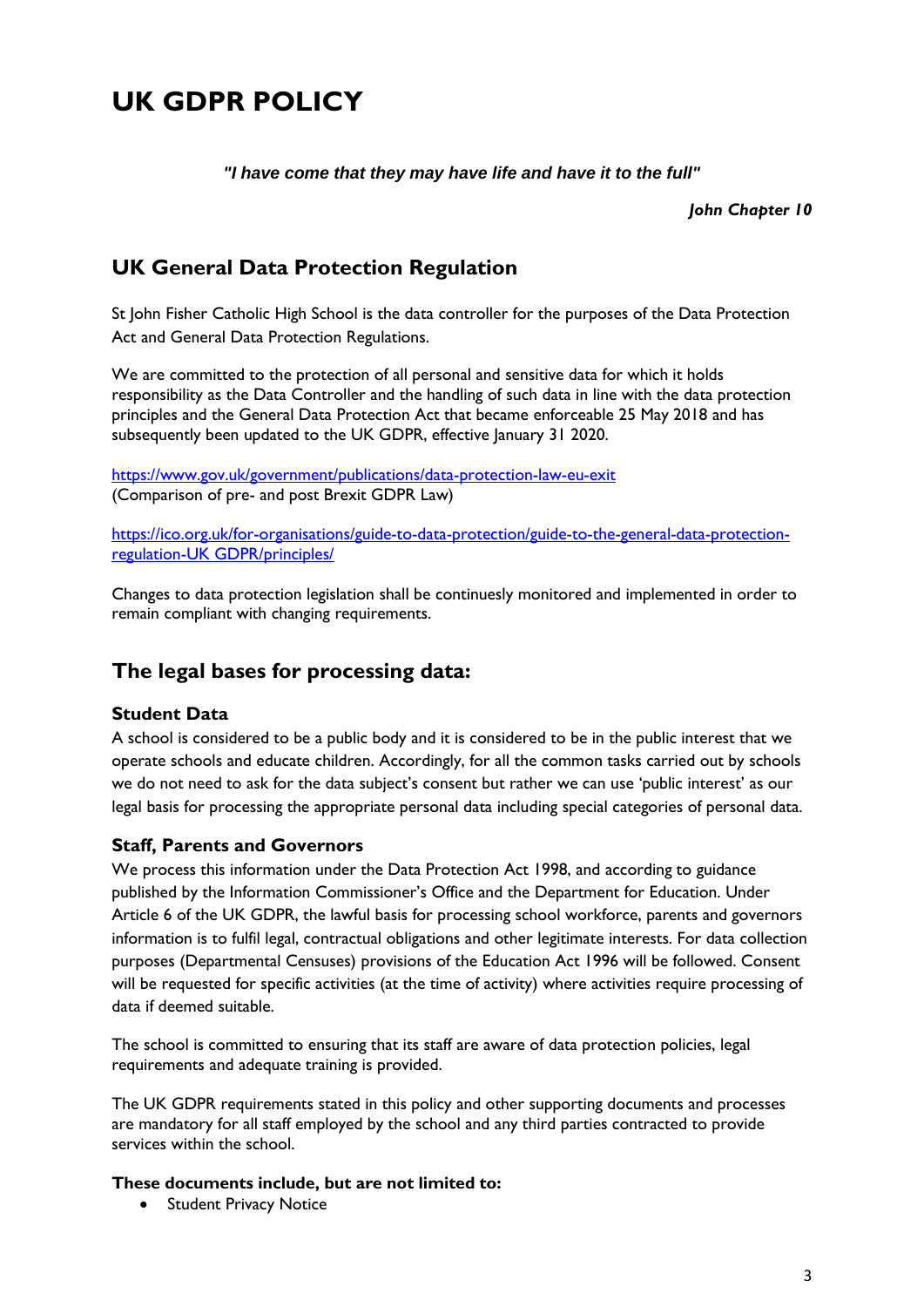- Staff Privacy Notice
- ICT Security Policy
- ICT Acceptable Use Policy
- Supplier Data Processing Agreement
- Data Erasure & Consent withdrawal request

## <span id="page-3-0"></span>**Registration with the ICO**

Our data processing activities will be registered with the Information Commissioner's Office (ICO) as required of a recognised Data Controller. Details are available from the ICO: <https://ico.org.uk/ESDWebPages/Entry/Z8393094>

Changes to the type of data processing activities being undertaken shall be notified to the ICO and details amended in the register.

Breaches of personal or sensitive data shall be notified within 72 hours to the individual(s) concerned and the ICO.

A Data Protection Officer (DPO) has been appointed to help the school fulfil its responsibilities relating to the UK GDPR.

## <span id="page-3-1"></span>**Personal and Sensitive Data:**

All data within the school's control shall be identified as personal, sensitive or both to ensure that it is handled in compliance with legal requirements and access to it does not breach the rights of the individuals to whom it relates.

The definitions of personal and sensitive data shall be as those published by the ICO for guidance: [https://ico.org.uk/for-organisations/guide-to-data-protection/guide-to-the-general-data-protection](https://ico.org.uk/for-organisations/guide-to-data-protection/guide-to-the-general-data-protection-regulation-gdpr/key-definitions/what-is-personal-data/)[regulation-gdpr/key-definitions/what-is-personal-data/](https://ico.org.uk/for-organisations/guide-to-data-protection/guide-to-the-general-data-protection-regulation-gdpr/key-definitions/what-is-personal-data/)

## <span id="page-3-2"></span>**The 7 principles of the Data Protection Act shall be applied to all data processed:**

- 1. Lawfulness, fairness and transparency.
- 2. Purpose limitation.
- 3. Data minimisation.
- 4. Accuracy.
- 5. Storage limitation.
- 6. Integrity and confidentiality (security)
- 7. Accountability.

#### <span id="page-3-3"></span>**Lawfulness, fairness and transparency / Privacy Notice:**

We shall be transparent about the intended processing of data and communicate these intentions via notification to governors, staff, parents and pupils prior to the processing of individual's data.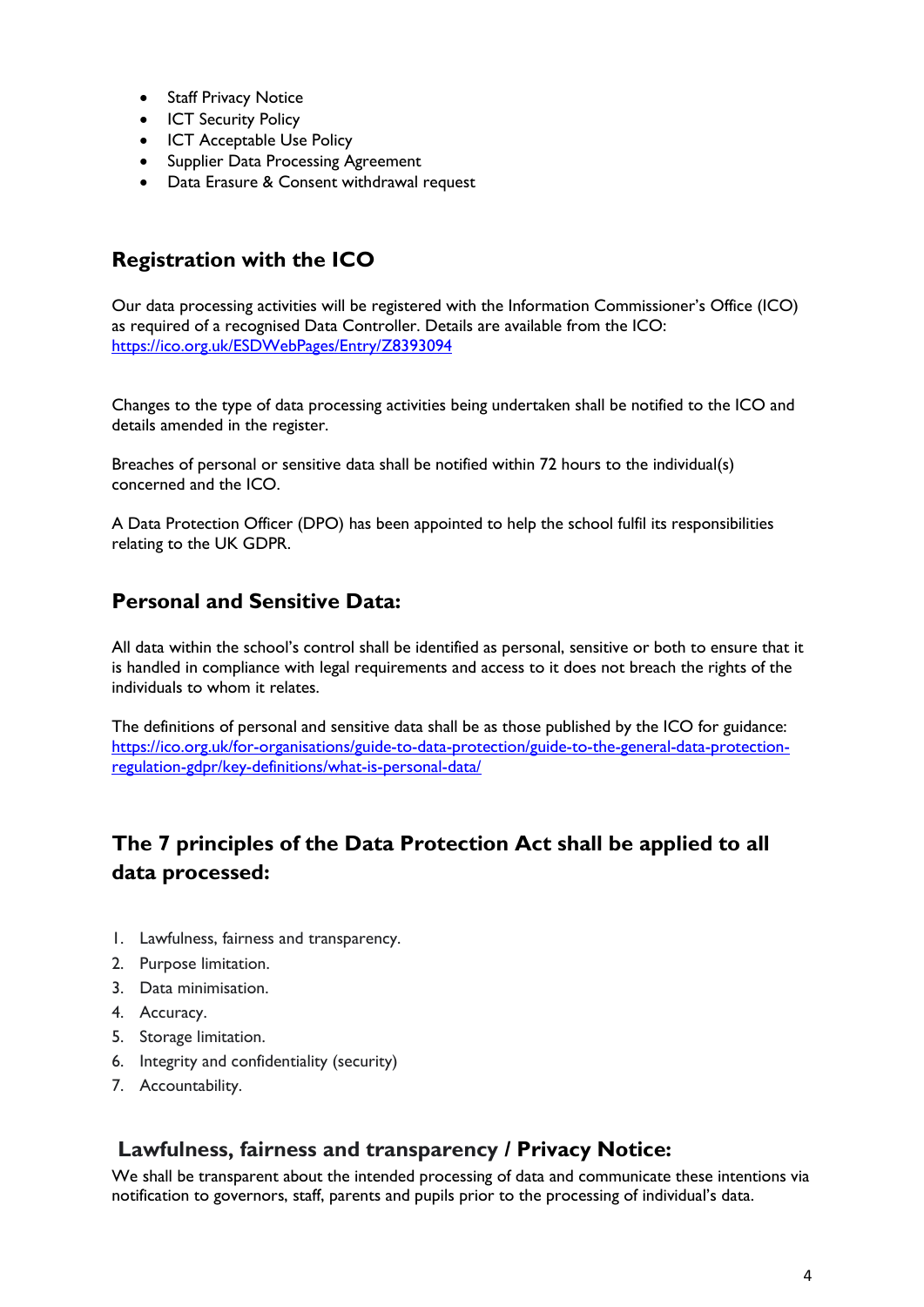Notifications shall be in accordance with ICO guidance and, where relevant, be written in a form understandable by those defined as 'Children' under the legislation.

[https://ico.org.uk/for-organisations/guide-to-data-protection/guide-to-the-general-data-protection](https://ico.org.uk/for-organisations/guide-to-data-protection/guide-to-the-general-data-protection-regulation-gdpr/principles/lawfulness-fairness-and-transparency/)[regulation-UK GDPR/principles/lawfulness-fairness-and-transparency/](https://ico.org.uk/for-organisations/guide-to-data-protection/guide-to-the-general-data-protection-regulation-gdpr/principles/lawfulness-fairness-and-transparency/)

#### **There may be circumstances where the school is required to pass information onto external parties.**

For our Staff, Contractors or Governors, these include:

- Our local authority
- Statutory & Regulatory Bodies e.g. HMRC, Department for Work and Pensions
- Regulatory Bodies e.g. Ofsted
- The Department for Education (DfE)
- Approved suppliers providing essential services to the school. This information is only shared to ensure the performance of their contracted duties. These suppliers are bound to the UK GDPR responsibilities by contract and law.
- NHS

For our Parents and Pupils these include:

- schools that the pupil's attend after leaving us
- our local authority
- the Department for Education (DfE)
- School Nurse
- **NHS**
- Other organisations which assist with assessment and evaluation of students' progress.

There may be unavoidable disclosures, for example, to an engineer during maintenance of the IT or MIS system. In such circumstances the engineer would be under contract and NDA with a GDPR Privacy Agreement in place.

Only authorised and trained staff are allowed to make external disclosures of personal data. Data used within the school by administrative staff, teachers and welfare officers will only be made available where the person requesting the information is a professional legitimately working within the school who **needs to know** the information in order to do their work. The school will not disclose anything on pupils' records which would be likely to cause serious harm to their physical or mental health or that of anyone else – including anything which suggests that they are, or have been, either the subject of or at risk of child abuse.

A **"legal disclosure"** is the release of personal information from the computer to someone who requires the information to do his or her job within or for the school, provided that the purpose of that information has been registered.

An **"illegal disclosure"** is the release of information to someone who does not need it, or has no right to it, or one which falls outside the School's / Centre's registered purposes. It is worth noting that comments on social media which disclose privileged personal data would fall into the category of "illegal disclosure".

**For more information about the DFE data sharing process, please visit:**

https://www.gov.uk/data-protection-how-we-collect-and-share-research-data

**To contact the department:** https://www.gov.uk/contact-dfe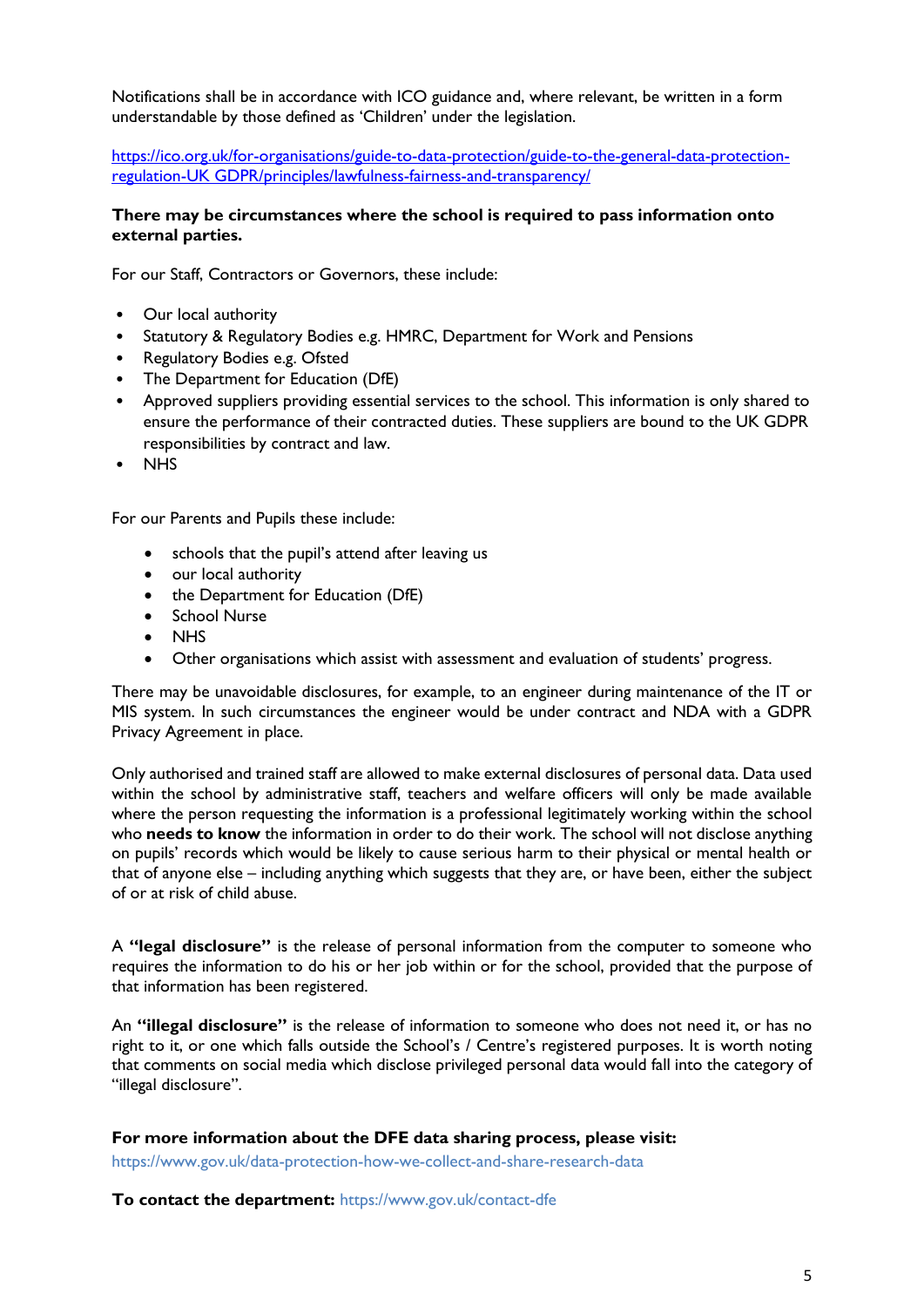## <span id="page-5-0"></span>**Consent**

Consent will be sought prior to processing any data which cannot be done so under any other lawful basis, such as complying with a regulatory requirement. Where consent is given, a record will be kept documenting how and when consent was given. Consent can be withdrawn by the individual at any time.

How consent affects staff and pupils respectively is detailed in the Staff and Pupil Privacy Notices.

## <span id="page-5-1"></span>**Photographs, Video and CCTV:**

The school understands that recording images of identifiable individuals constitutes as processing personal information, so it is done in line with data protection principles.

Images of staff and pupils may be captured at appropriate times and as part of educational activities for use in school only.

Unless prior consent from parents/pupils/staff has been given, the school shall not utilise such images for publication or communication to external sources.

It is the school's policy that external parties (including parents) may not capture images of staff or pupils during such activities without prior consent.

The school notifies all pupils, staff and visitors of the purpose for collecting CCTV images via notice boards, letters and email.

Cameras are only placed where they do not intrude on anyone's privacy and are necessary to fulfil their purpose. All CCTV footage will be kept for 10 days for security purposes.

## <span id="page-5-2"></span>**The right to be informed:**

The privacy notice supplied to individuals in regards to the processing of their personal data will be written in clear, plain language which is concise, transparent, easily accessible and free of charge.

In relation to data obtained both directly from the data subject and not obtained directly from the data subject, the following information will be supplied within the privacy notice:

- The contact details of the controller (the school), and the controller's contact person
- The purpose of, and the legal basis for, processing the data.
- The legitimate interests of the controller or third party.
- Any recipient or categories of recipients of the personal data
- Details of transfers to third countries and the safeguards in place.
- The retention period and criteria used to determine the retention period.
- The existence of the data subject's rights

Where data is obtained directly from the data subject, information regarding whether the provision of personal data is part of a statutory or contractual requirement, as well as any possible consequences of failing to provide the personal data, will be provided.

Where data is not obtained directly from the data subject, information regarding the categories of personal data that the school holds, the source that the personal data originates from and whether it came from publicly accessible sources, will be provided.

For data obtained directly from the data subject, this information will be supplied at the time the data is obtained.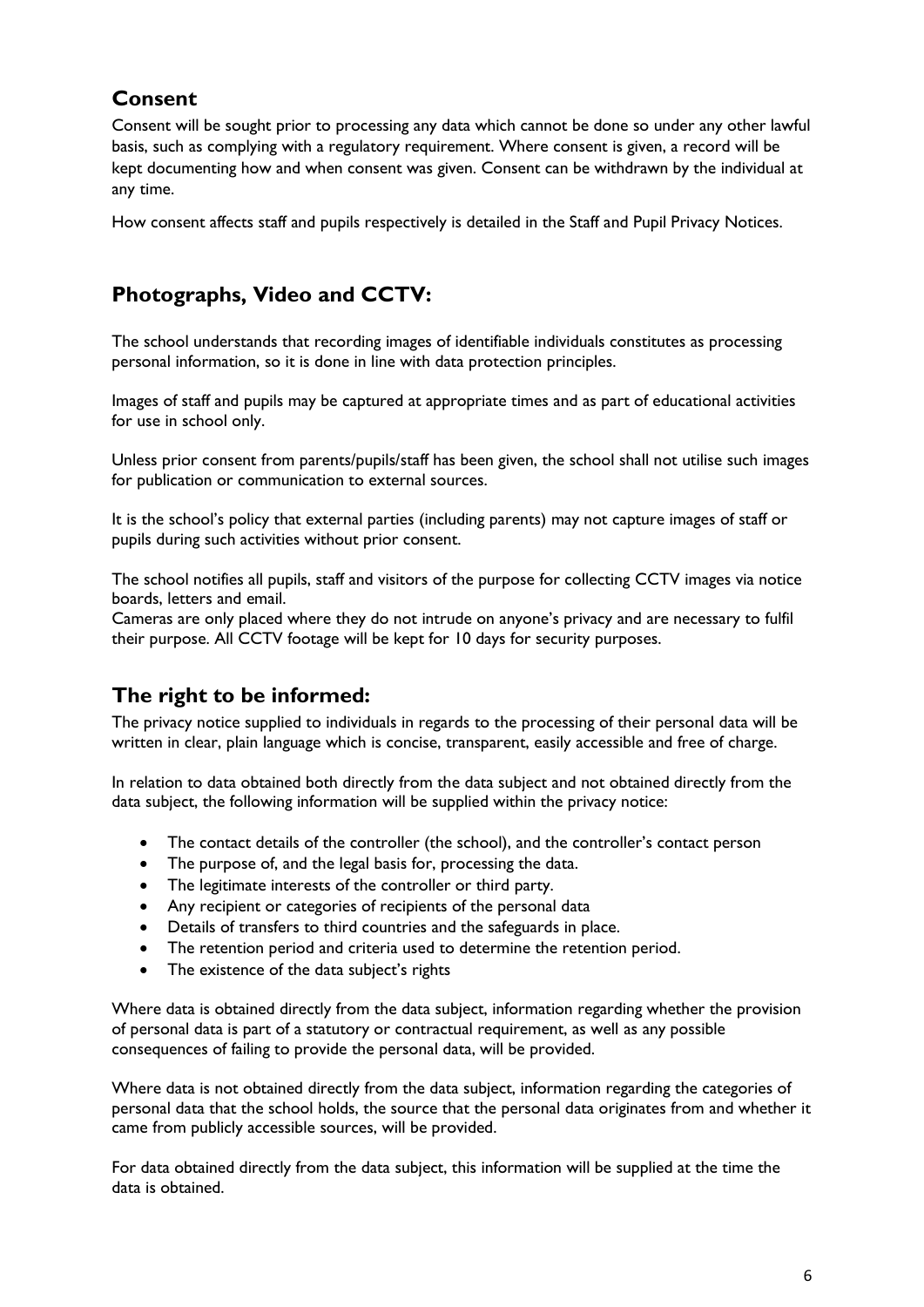In relation to data that is not obtained directly from the data subject, this information will be supplied within one month of having obtained the data.

#### <span id="page-6-0"></span>**The right of access - Subject Access Requests:**

Under data protection legislation, school staff, governors, parents and pupils have the right to request access to information about them that we hold. To make a request for your personal information, or be given access to your child's educational record, the Subject Access Request for should be completed and emailed to the Senior Administrator on SubjectAccessRequest@stjohnfisherschool.org.uk.

The request will be completed within one calendar month and there will be no charge to fulfil the request.

Where a request is believed to be unfounded or excessive, the school holds the right to refuse to respond to the request. The individual will be informed of this decision and the reasoning behind it, as well as their right to complain to the supervisory authority and to a judicial remedy, within one month of the refusal.

In the event that a large quantity of information is being processed about an individual, the school will ask the individual to specify the information that is required.

#### <span id="page-6-1"></span>**The right to rectification:**

School staff, governors, parents and pupils have the right to request any inaccurate or incomplete personal data be rectified. Where the data in question has been disclosed to anyone else, the school will inform them of the rectification. If relevant, the school will inform the individual of whom the data has been disclosed to.

The request for rectification will be completed within one month.

Where no action is being taken in response to a request for rectification, the school will explain the reason for this to the individual, and will inform them of their right to complain to the supervisory authority.

#### <span id="page-6-2"></span>**Data Erasure & Consent withdrawal request**

Individuals hold the right to request the deletion or removal of personal data where there is no compelling reason for the data to be retained.

An example of such a circumstance could be:

- When the individual withdraws their consent
- Where the personal data is no longer necessary for the purpose it was recorded originally
- When the individual objects to the use of their data and there is no overriding legitimate reason to continue the use of the data
- The processing of the data was unlawful
- There is a legal reason to erase the data

The school has the right to refuse the request of erasure for the following reasons: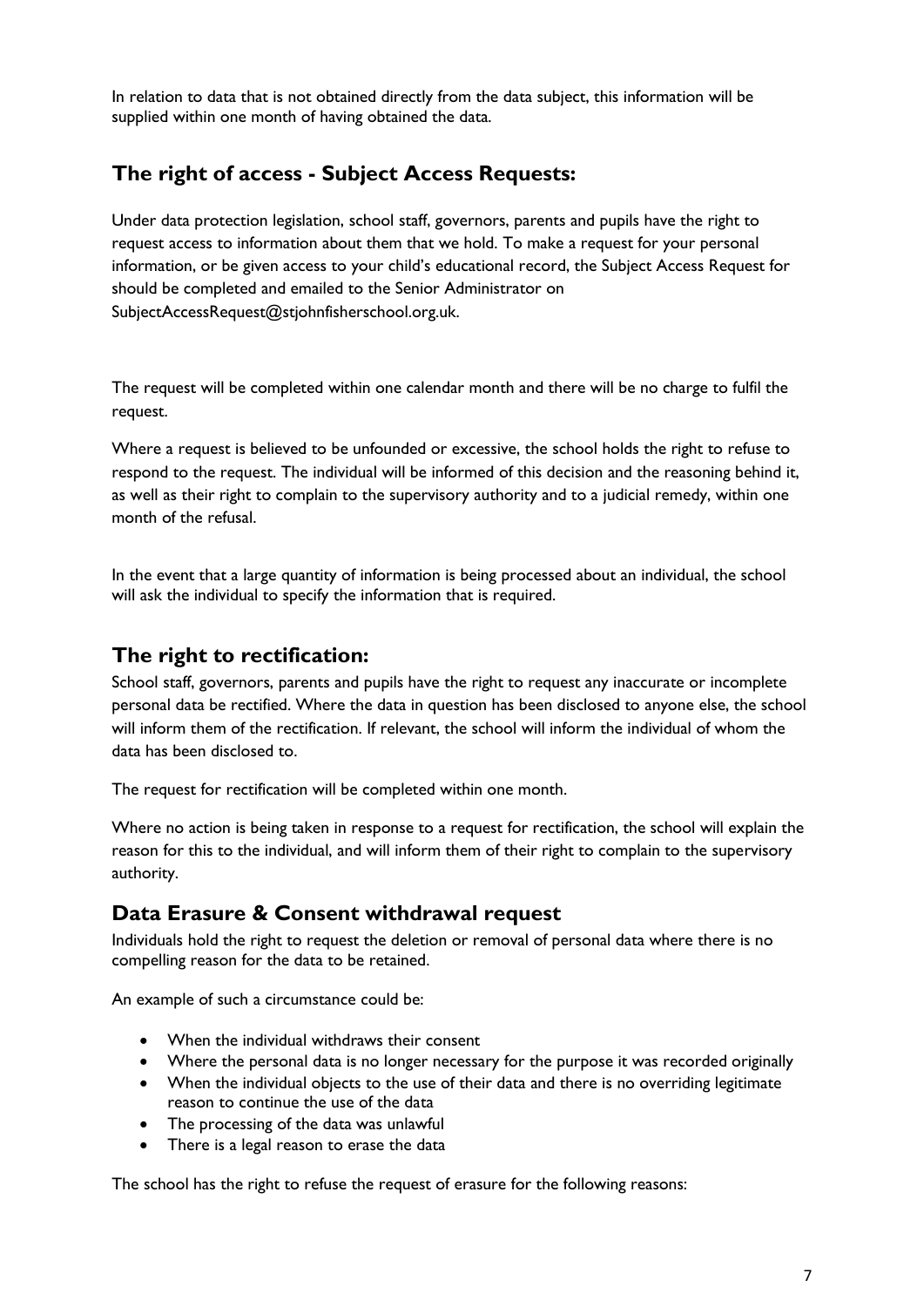- To exercise the right of freedom of expression and information
- To comply with a legal obligation for the performance of a public interest task
- For public health purposes in the public interest
- For archiving purposes in the public interest, scientific research, historical research or statistical purposes
- The exercise or defence of legal claims

As a child may not fully understand the risks involved in the processing of data when consent is obtained, special attention will be given to existing situations where a child has given consent to processing and they later request erasure of the data, regardless of age at the time of the request

Where personal data has been disclosed to third parties, they will be informed about the erasure of the personal data, unless it is impossible or involves disproportionate effort to do so.

Where personal data has been made public within an online environment, the school will inform other organisations who process the personal data to erase links to and copies of the personal data in question.

#### <span id="page-7-0"></span>**The right to restrict processing**

Individuals have the right to block or suppress the school's processing of personal data. In the event that processing is restricted, the school will store the personal data, but not further process it, guaranteeing that just enough information about the individual has been retained to ensure that the restriction is respected in future

The school will restrict the processing of data under the following circumstances:

- The individual contests the accuracy of their data
- The individual has objected to their data being used and the school is considering if there are legitimate ground to override the request
- Where the processing of someone's data is seen as unlawful and they request restriction
- In the event that the data is no longer needed by the school, but the individual requires the data to exercise or defend a legal claim

If the personal data in question has been disclosed to third parties, the school will inform them about the restriction on the processing of the personal data, unless it is impossible or involves disproportionate effort to do so.

The school will inform individuals when a restriction on processing has been lifted.

#### <span id="page-7-1"></span>**The right to data portability**

Individuals have the right to obtain and reuse their personal data for their own purposes across different services.

Personal data can be easily moved, copied or transferred from one IT environment to another in a safe and secure manner.

The right to data portability only applies in the following cases:

- To personal data that the individual provided to the school
- Where the data is being processed based on someone's consent for the performance of the contract
- When data processing is carried out by automated method

The school will provide the information free of charge. The data will be provided in standard computer format or directly sent to another organisation at the request of the individual.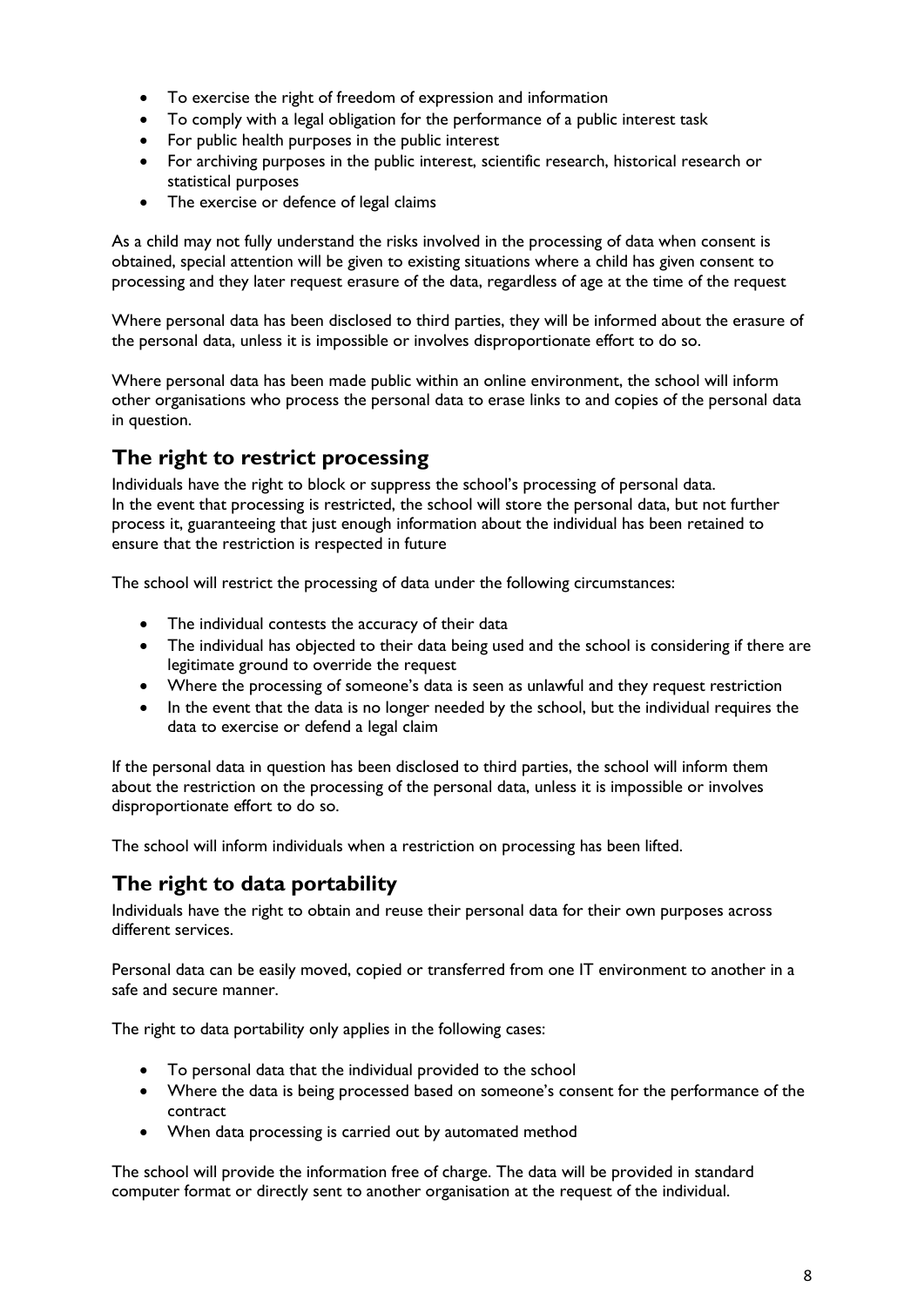Where no action is being taken in response to a request, the school will, without delay and at the latest within one month, explain to the individual the reason for this and will inform them of their right to complain to the supervisory authority and to a judicial remedy.

## <span id="page-8-0"></span>**The right to object**

The school will inform individuals of their right to object and this information will be outlined in the privacy notice.

Individuals have the right to object to the following:

- The data being processed for legitimate interests or the performance of a task in the public interest
- Direct marketing
- Processing for purposes of scientific or historical research and statistics

Where personal data is processed for the performance of a legal task or legitimate interest, the objection must be specifically related to their situation.

The school will stop processing the individual's personal data unless the processing is required for a legal defence or the school can demonstrate compelling legitimate grounds for the processing, which override the interests, rights and freedoms of the individual affected.

If their data is being used for marketing related purposes.

The school is not required to comply with an objection if the data processing is required for the performance of a public interest task.

If the data processing activities above are performed online, then a method to object will be available.

#### <span id="page-8-1"></span>**Privacy by design and privacy impact assessments**

The school will adopt a privacy by design approach and implement the required technical and organisational measures to integrate data protection as part of the daily operation.

The goal is to:

- Minimise personal data processing
- Only process data that is necessary and to the extent that is necessary
- Retain data only for as long is necessary

Data protection impact assessments (DPIAs) will be used to identify the most effective method of complying with the school's data protection obligations

DPIAs will allow the school to identify and resolve problems at an early stage.

A DPIA will be carried out when using new technologies or when the processing of data poses high risk.

High risk processing includes:

- Systematic and extensive processing activities, such as profiling
- Large scale processing of special categories of data or personal data which is in relation to criminal convictions or offences
- The use of CCTV

The school will ensure that all DPIAs include the following information:

A description of the processing operations and the purposes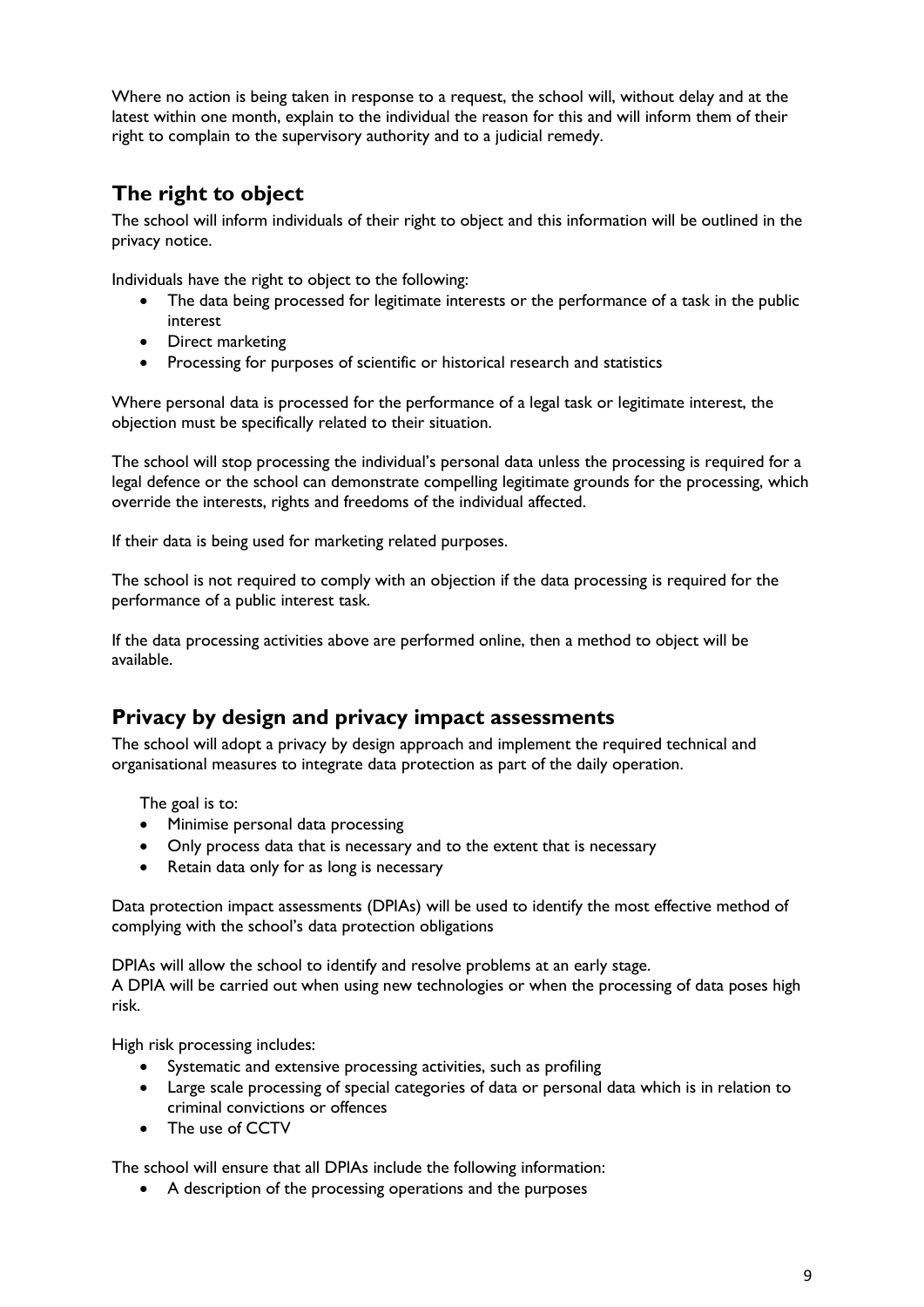- An assessment of the necessity and proportionality of the processing in relation to the purpose
- An outline of the risks to individuals
- The measures implemented in order to address risk

Where a DPIA has indicated high risk data processing, the school will consult the ICO to ensure that the processing activity conform to the UK GDPR.

#### <span id="page-9-0"></span>**Data Breach**

The term 'personal data breach' refers to a breach of security which has led to the destruction, loss, alteration, unauthorised disclosure of, or access to, personal data.

All notifiable breaches will be reported to the relevant supervisory authority within 72 hours of the school becoming aware of it.

The School will ensure that all staff members are made aware of, and understand, what constitutes a data breach as part of their staff training.

#### <span id="page-9-1"></span>**Data retention**

Data will not be kept for longer than is necessary. Unrequired data will be deleted as soon as practicable.

Some educational records relating to former pupils or employees of the school may be kept for an extended period for legal reasons, but also to enable the provision of references or academic transcripts.

Paper documents will be shredded or pulped, and electronic memories scrubbed clean or destroyed, once the data should no longer be retained.

Disposal of IT assets holding data shall be in compliance with ICO guidance:

https://ico.org.uk/media/fororganisations/documents/1570/it\_asset\_disposal\_for\_organisations.pdf

#### <span id="page-9-2"></span>**Data and IT Security:**

St John Fisher Catholic High School undertakes to ensure security of personal data in the following ways:

#### **Physical Security**

Appropriate building security measures are in place, such as alarms, window bars, deadlocks and computer hardware cable locks. Only authorised persons are allowed in the computer room. Disks, tapes and printouts are locked away securely when not in use. Visitors to the school are required to sign in and out, to wear identification badges whilst in the school and are, where appropriate, accompanied.

#### <span id="page-9-3"></span>**IT Security**

The internal systems and devices are protected by an industry recognised Firewall and web filter, which has been professionally installed and maintained.

External access to school systems and data is protected by security systems which are maintained by the IT Support Team and External IT Support Partner.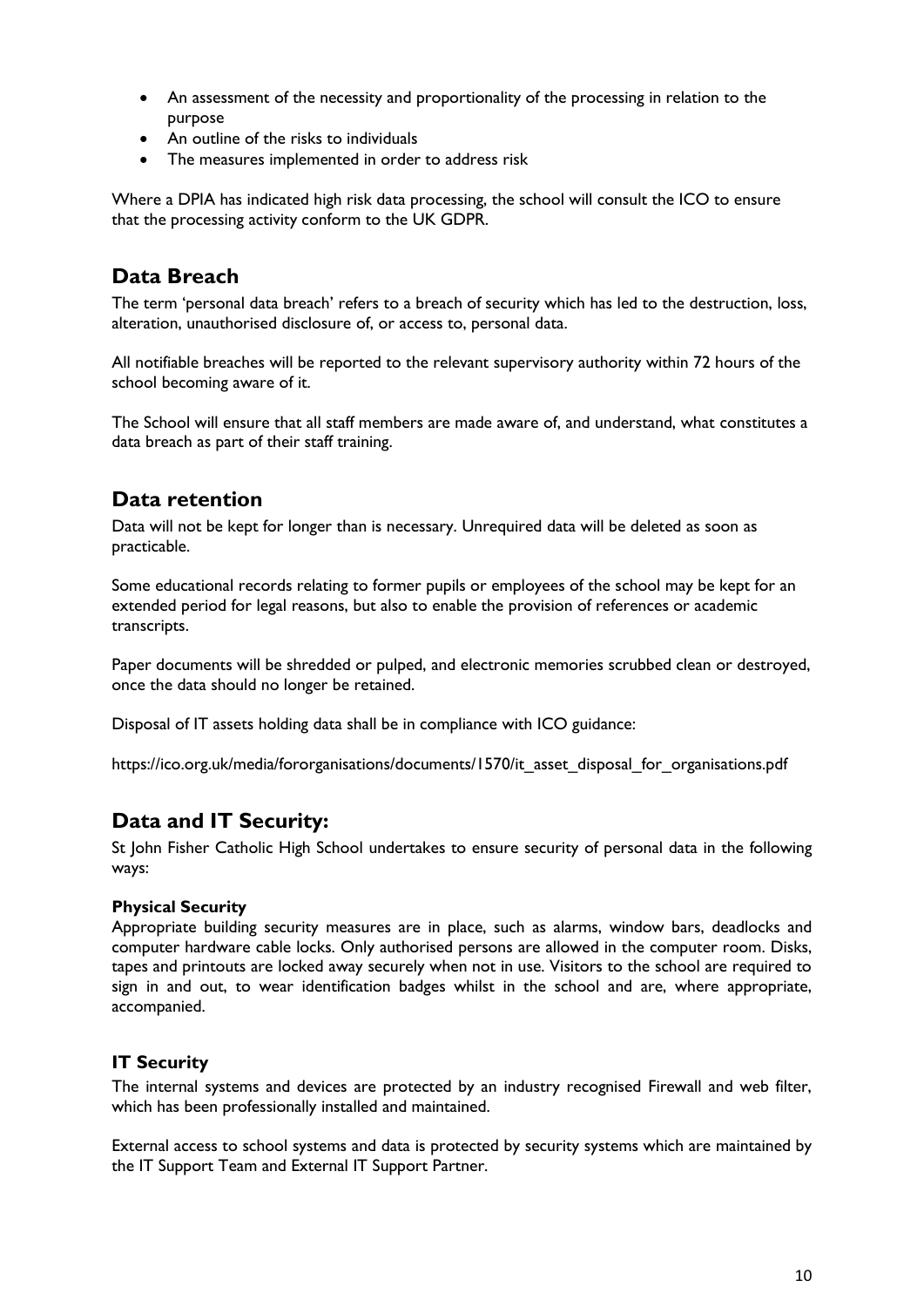During the Covid-19 Pandemic, the school undertook additional measures to install a functional, secure and market leading system for remote working and schooling.

Anti-Virus Software, a Cloud Based Email Security Platform and Safeguarding Software is in place, securing end-user devices working with personal data. End-user devices are encrypted where possible. Only authorised users are allowed access to the data and password changes are regularly undertaken. All data is backed up regularly. Clearly, many documents in school contain sensitive and personal data. (For example, IEPs, SEN statements and annual reviews, exclusion letters). A screen lock policy, locks any computer screen if there is an inactivity of more than 15 minutes, ensuring that a computer is not left unattended and open for unauthorised access.

Great care must be taken when any data is taken off-site. USB Storage devices such as memory sticks are no longer permitted for general use and have been replaced with Office 365, One drive. External access to Office 365 has been secured using multi factor authentication. These devices are now only permitted for temporary essential use and for specialist tasks such use by the Exams Team, Dictaphone use and Digital Cameras. In the event that a specific task requires such a device, an encrypted, authorised device is available from the I.T. Services Department for temporary use.

An IT Acceptable Use Policy and IT Security Policy governs the use of IT Systems within the school and technical assistance with this is available from the IT Services Department in school.

## **NHS Covid-19 Testing**

We are facing acceptional and unprecedented challenges due to the Covid-19 Pandemic, which means that we may need to share information quickly or adapt the way we work. The ICO provides clear guidance on the regulatory approach relating to:

Covid-19 Testing Collecting and disclosing information for contact tracing Thermal Camera Screening Information relating to Vaccinations

[https://ico.org.uk/global/data-protection-and-coronavirus-information-hub/coronavirus-recovery](https://ico.org.uk/global/data-protection-and-coronavirus-information-hub/coronavirus-recovery-data-protection-advice-for-organisations/)[data-protection-advice-for-organisations/](https://ico.org.uk/global/data-protection-and-coronavirus-information-hub/coronavirus-recovery-data-protection-advice-for-organisations/)

The school will monitor and follow the advice provided by the UK Governent and the ICO.

#### <span id="page-10-0"></span>**Risk and impact assessments shall be conducted in accordance with guidance given by the ICO:**

[https://ico.org.uk/for-organisations/guide-to-data-protection/guide-to-the-general-data-protection](https://ico.org.uk/for-organisations/guide-to-data-protection/guide-to-the-general-data-protection-regulation-gdpr/principles)[regulation-UK GDPR/principles](https://ico.org.uk/for-organisations/guide-to-data-protection/guide-to-the-general-data-protection-regulation-gdpr/principles)

[https://ico.org.uk/for-organisations/guide-to-data-protection/guide-to-the-general-data-protection](https://ico.org.uk/for-organisations/guide-to-data-protection/guide-to-the-general-data-protection-regulation-gdpr/accountability-and-governance/data-protection-impact-assessments/)[regulation-UK GDPR/accountability-and-governance/data-protection-impact-assessments/](https://ico.org.uk/for-organisations/guide-to-data-protection/guide-to-the-general-data-protection-regulation-gdpr/accountability-and-governance/data-protection-impact-assessments/)

Security of data shall be achieved through the implementation of I.T Security Systems and Internal **Processes** 

The security arrangements of any organisation with which data is shared shall also be considered and where required these organisations shall provide evidence of the competence in the security of shared data and their implementation of the UK GDPR guidelines.